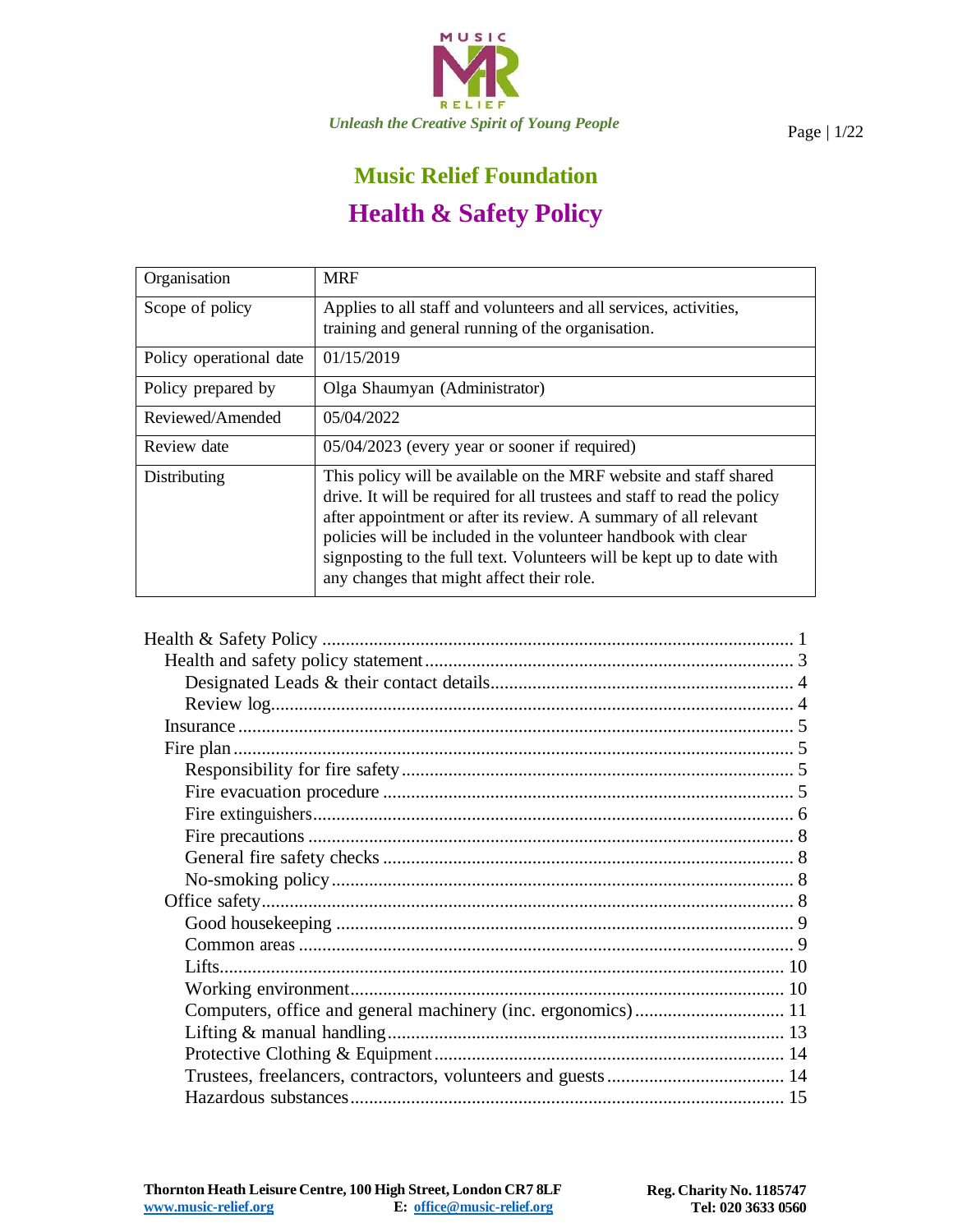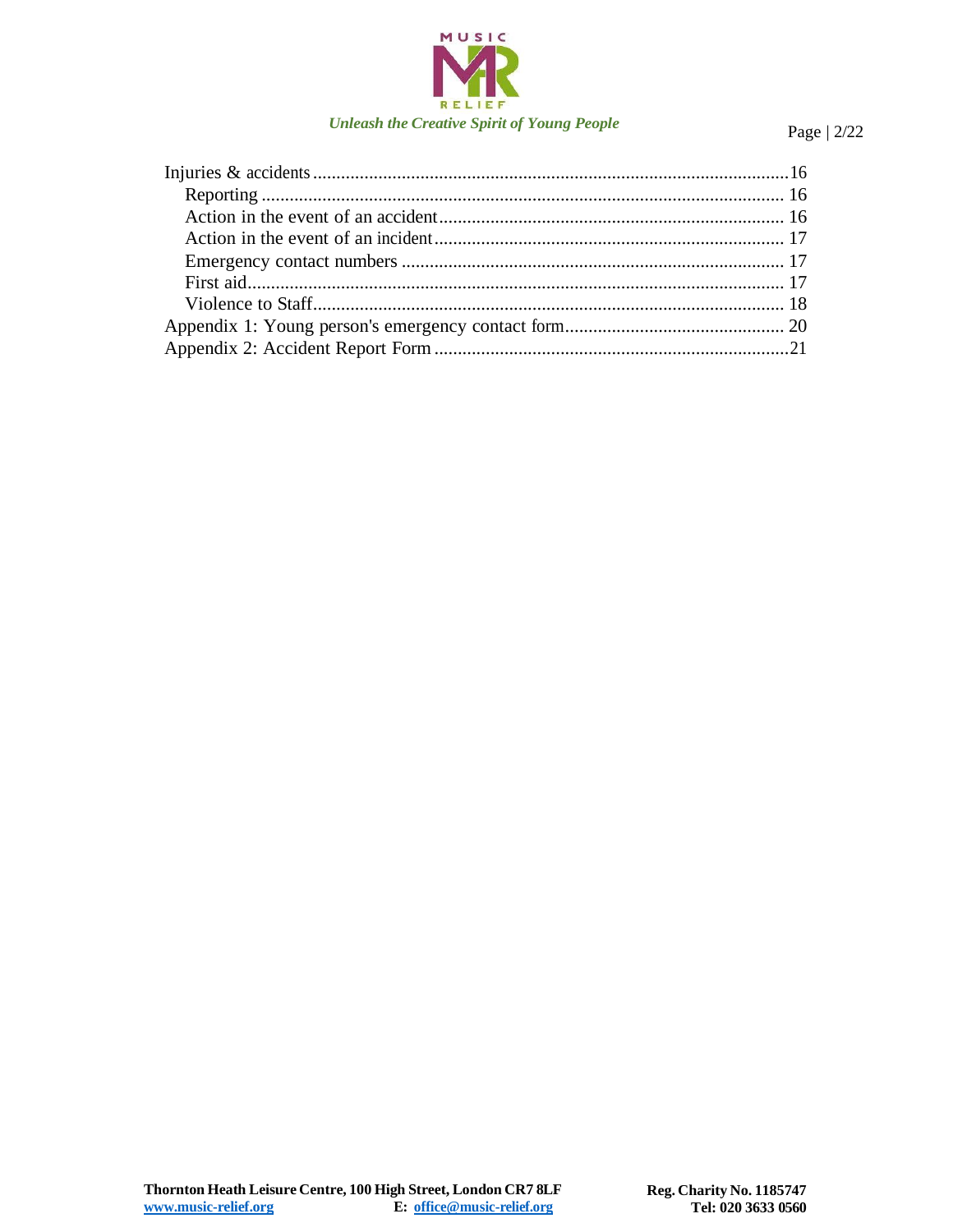

### <span id="page-2-0"></span>**Health and safety policy statement**

As an organisation, MRF has a 'Duty of Care' towards those who contact us. This means MRF has to take reasonable care to avoid causing harm to service users, volunteers and members of the public. This means providing suitable equipment, a safe environment, and training and supervision based on a risk assessment of the activity, event, or work undertaken. Similarly, MRF youth workers have a duty of care towards the young people and can be seen as acting 'in loco parents' when they lead in activities.

Organisations employing at least one staff member under contract have legal obligations under the Health and Safety at Work Act (HASAWA) 1974. However, the Health & Safety Executive (HSE) recommends that volunteer-run organisations use the Act as a good practice guide as far as practicable.

The Management of Health and Safety at Work Regulations 1999 place duties on employers to assess and manage risks to their employees and others arising from work activities. In addition, organisations that 'control' non-domestic buildings have to ensure the facility is safe to use and complies with relevant Health & Safety regulations.

MRF attaches great importance to our staff and volunteers' health, safety, and welfare and to all who use our facilities and participate in activities. To this end, we aim to ensure that all activities carried out or undertaken by our staff and volunteers are managed in a manner to avoid, reduce or control foreseeable risks to the health and safety of any person who may be affected by those activities as far as reasonably practicable, whilst providing an environment that is supportive of our actions.

We will adopt and implement policy and procedures that are compatible with and acknowledge the duties imposed by the provisions of the Health and Safety at Work Act 1974, the Management of Health and Safety at Work Regulations and other Regulations that apply to our activities.

We will achieve this by:

- We ensure that anyone who may be affected by our activities is not exposed to undue health and safety risks.
- We are carrying out suitable assessments of the health and safety risks to which staff, volunteers, and those participating in our activities may be exposed and minimising those risks as reasonably practicable.
- We establish precise organisational and procedural arrangements to carry out our duties effectively.
- We provide a safe working environment for staff and volunteers, including a fire risk assessment.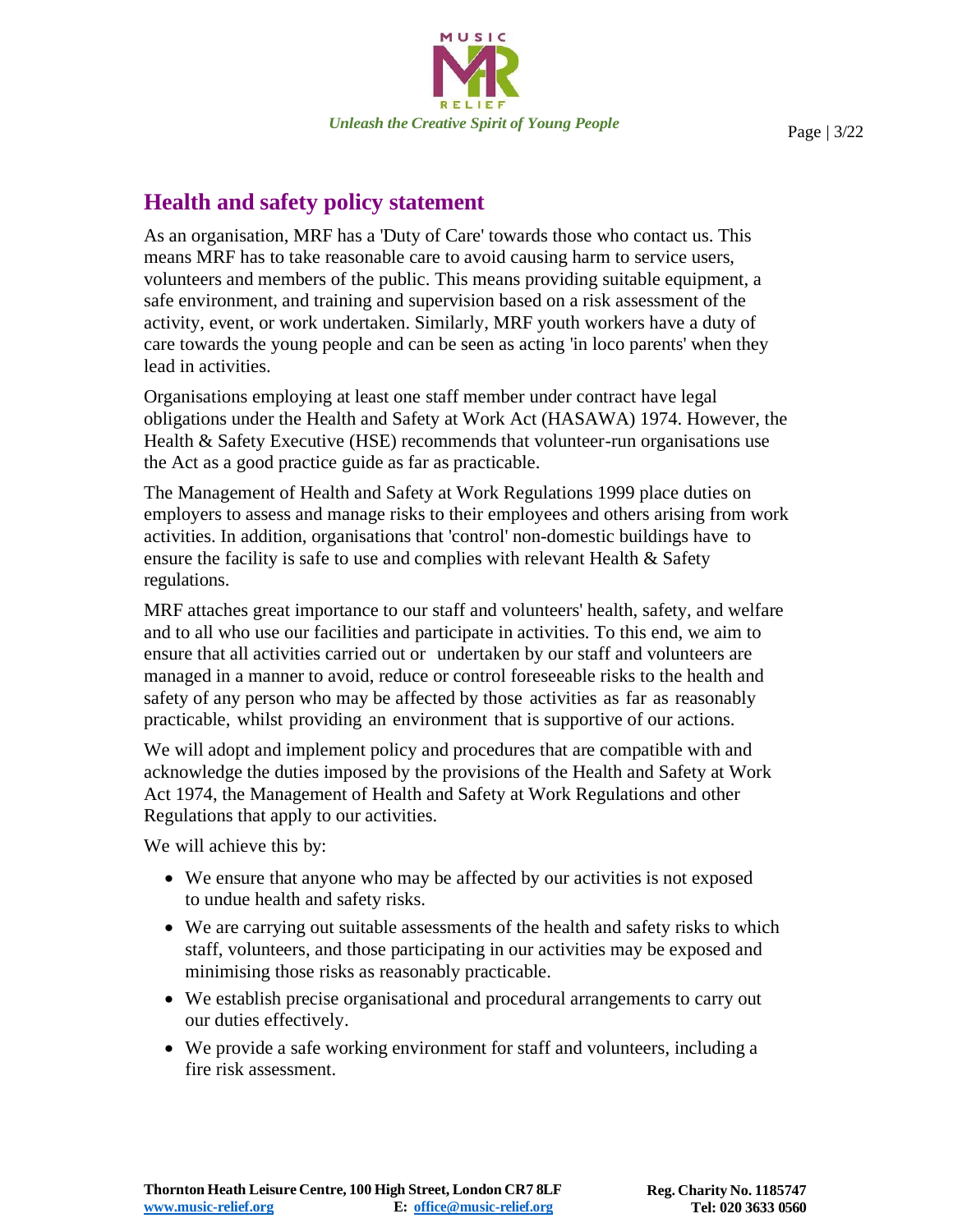

- It provides equipment that is maintained in a safe condition at all times.
- They establish emergency procedures for actions to be taken in a fire, incidents, accidents, dangerous occurrences, and illness and ensure that fire drills and tests of fire points/detectors/emergency lighting are undertaken regularly.
- It ensures the safe storage, handling and labelling of any hazardous materials.
- We are providing relevant information, advice, training, instruction and supervision.
- Consulting with staff and volunteers on health and safety matters.
- We are implementing appropriate procedures for the effective monitoring and review of this policy, our organisational arrangements and our health and safety procedures.
- We encourage a positive attitude to health and safety and ensure that all staff promote safe practice by example.

#### <span id="page-3-0"></span>**DESIGNATED LEADS & THEIR CONTACT DETAILS**

#### **Health & safety lead**

**Name**: Magdalene Adenaike **Phone/email**: 020 8683 2922, [magdalene@music-relief.org](mailto:magdalene@music-relief.org)

#### **Trustee/Senior lead for safeguarding and child protection Name**: Jonathan Bob-Amara, Board Chair **Phone/email**: 020 8683 2922, [jonathan@music-relief.org](mailto:jonathan@music-relief.org)

#### **REVIEW LOG**

| Date       | Name               | Signature |
|------------|--------------------|-----------|
| 05/04/2020 | Olga Shaumyan      | OS        |
| 05/04/2021 | Olga Shaumyan      | OS        |
| 05/04/2022 | Magdalene Adenaike | MА        |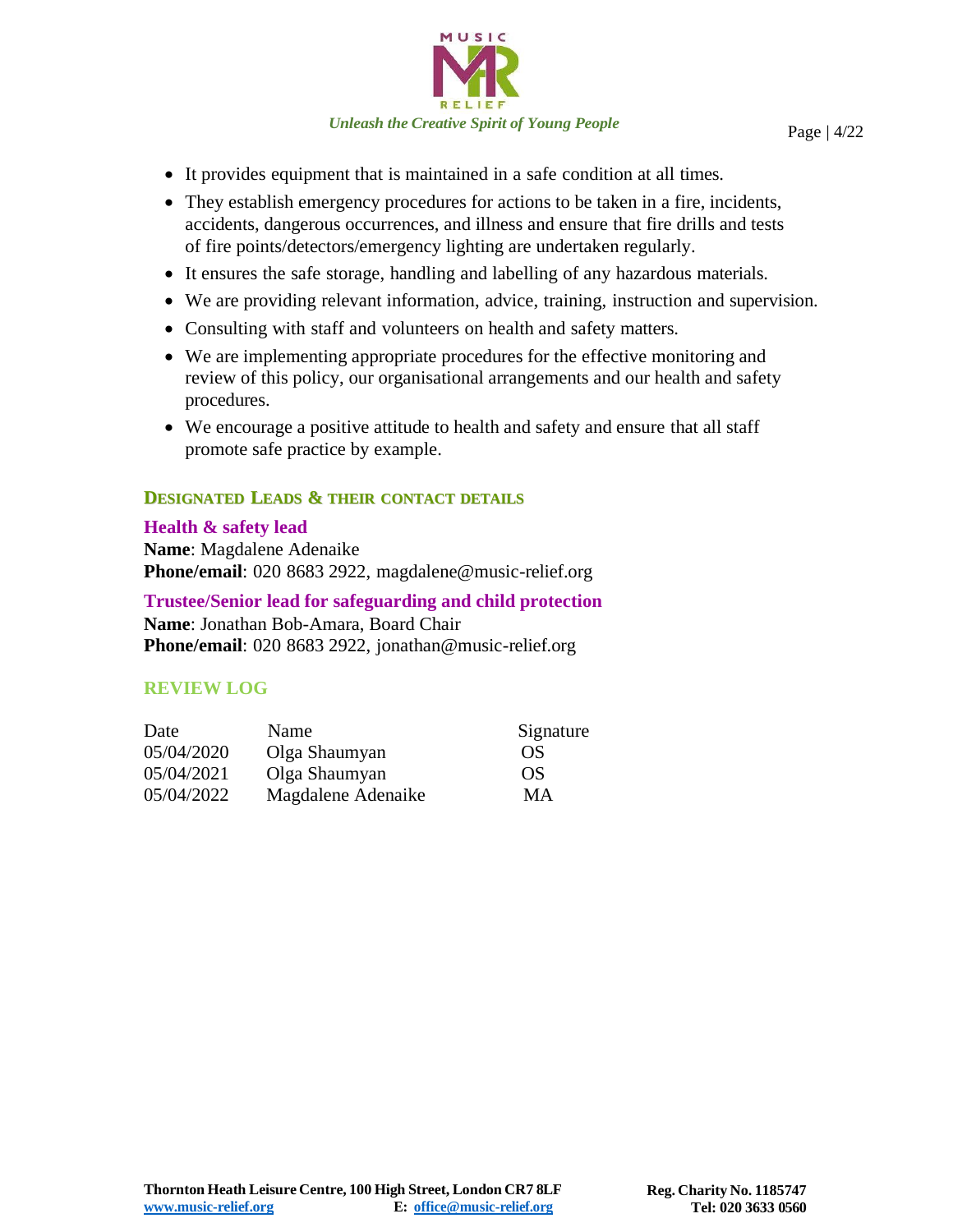

### <span id="page-4-0"></span>**Insurance**

Liability and accident insurance are provided for all volunteers engaged with MRF. Specific information regarding such insurance is available from the volunteer coordinator, and MRF insurance is more than your insurance.

### <span id="page-4-1"></span>**Fire plan**

Your support person will show you where the fire evacuation plan is for your work area. Be sure you know your nearest exit in case of fire. In case of fire, call **999**.

#### <span id="page-4-2"></span>**RESPONSIBILITY FOR FIRE SAFETY**

The Regulatory Reform (Fire Safety) Order 2005 puts employers onus on the responsibility to ensure a fire safety plan and precautions are in place. Failure to do so could lead to prosecution. The law requires fire risk assessments for all areas in places of work and a nominated competent person to oversee all.

MRF leases its premises from the Croydon Council at the Thornton Heath Leisure Centre (THLC). The THLC has a detailed fire strategy and is additionally advised by the Croydon branch of the London Fire Brigade. The THLC has an appointed fire marshal to react to any situations involving an outbreak of fire. Its employees are trained to respond in the event of a fire and are made aware of the procedures in place via the display information and welcome talks. MRF staff will participate in the THLCled drills and training.

The MRF-nominated person responsible for the fire is the Managing Director, who liaises with the THLC fire-safety team and apprises all staff of fire-safety procedures.

All doors display what immediate action is to be taken in the event of a fire.

#### <span id="page-4-3"></span>**FIRE EVACUATION PROCEDURE**

In the event of a fire (however small), the most important actions are:

- Raise the alarm. There are call points by all exit routes.
- Call 999 from a safe position.
- Evacuate the building.

Each staff member will be responsible for the above actions. The lead person for the session is responsible for calling the fire brigade and calling the register upon evacuation.

The preservation of life should override all other considerations, such as saving property and extinguishing the fire.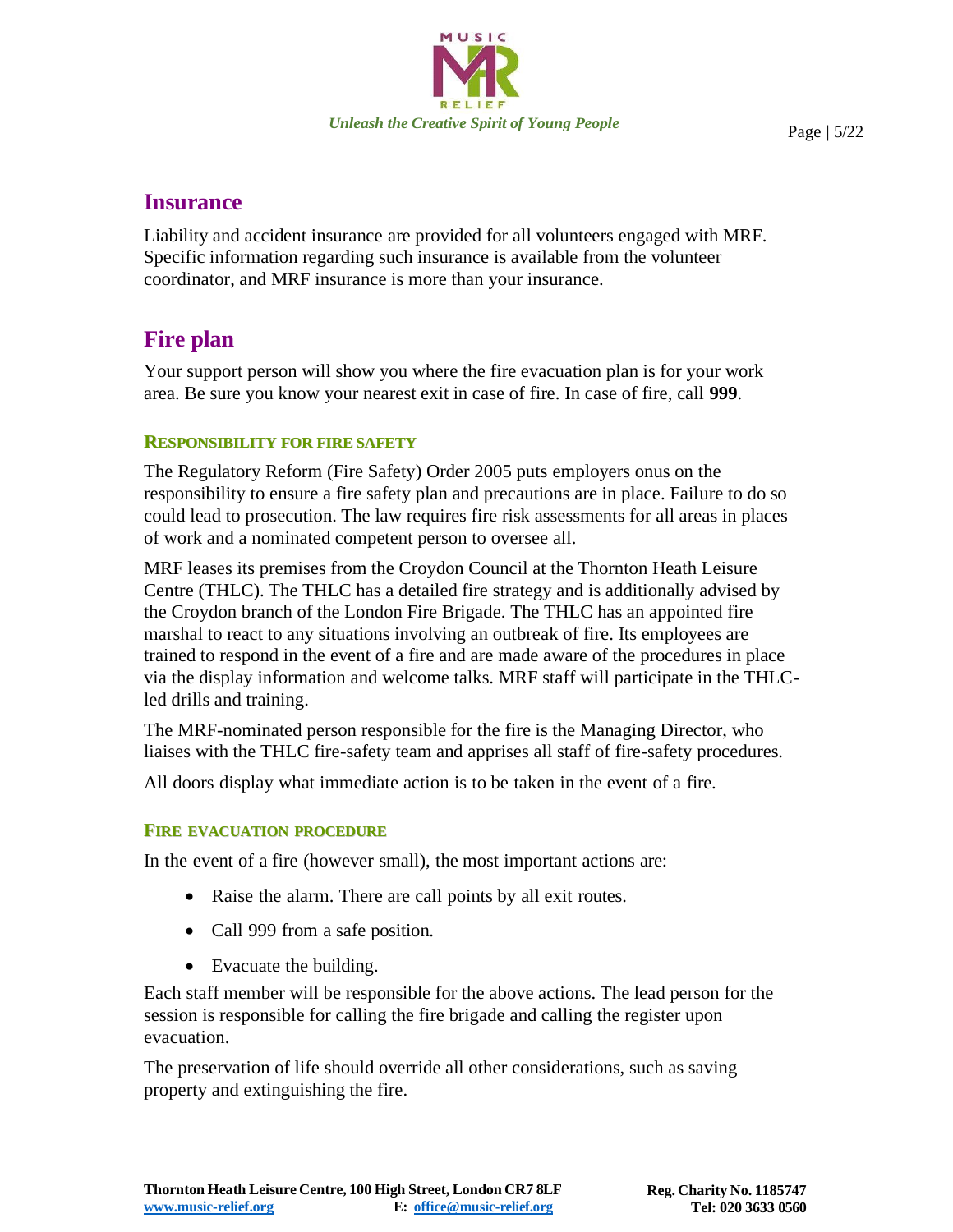

- Upon discovering a fire or hearing the fire alarm, please leave the building by the nearest fire exit (all are signed). DO NOT use lifts. Escort young people towards the door. Help others, if possible. Do not stop to pick up personal possessions on the way out.
- The meeting point in the event of the fire is at the front of the building, by the bike stand.
- Make a roll call for workers and young people present at the meeting point.
- Do not enter smoke-filled rooms, and never let a fire or smoke get between you and the exit. Make sure all doors are closed.
- Only tackle small fires yourself using the appropriate fire appliances where there is no risk to yourself. Only tackle fires using the correct fire extinguisher if you have been trained and feel confident enough without taking any personal risks (extinguishers by exit points). You must NOT attempt firefighting if you think that fire is becoming out of control –get out and leave it to the fire brigade; you are more important than the property.
- DO NOT re-enter the building until given the go-ahead by the fire marshal or fire brigade.

#### **NB: In case of a terrorist attack, stay inside and meet at the gym hall (this is per instructions from the Thornton Heath Leisure Centre).**

#### <span id="page-5-0"></span>**FIRE EXTINGUISHERS**

The label on the extinguisher will state any limitation of use. For example, water extinguishers must not be used on live electrical equipment. The chart below shows what colour-coded extinguisher should be used on which type of fire. You should be familiar with the various classifications, operations, and locations. All approved extinguishers are red apart from a significant colour mark and details explaining their specific use.

Water extinguishers must always be placed away from electrical hazards. Always put extinguishers for electrical hazards (e.g.  $CO<sub>2</sub>$ ) near electrical equipment. Spray fire extinguishers are now available. These are very efficient, but care must be taken to avoid confusing them with similarly colour-coded foam extinguishers, which are unsafe to use on live electrical equipment. Water and  $CO<sub>2</sub>$ extinguishers are the most common on the site.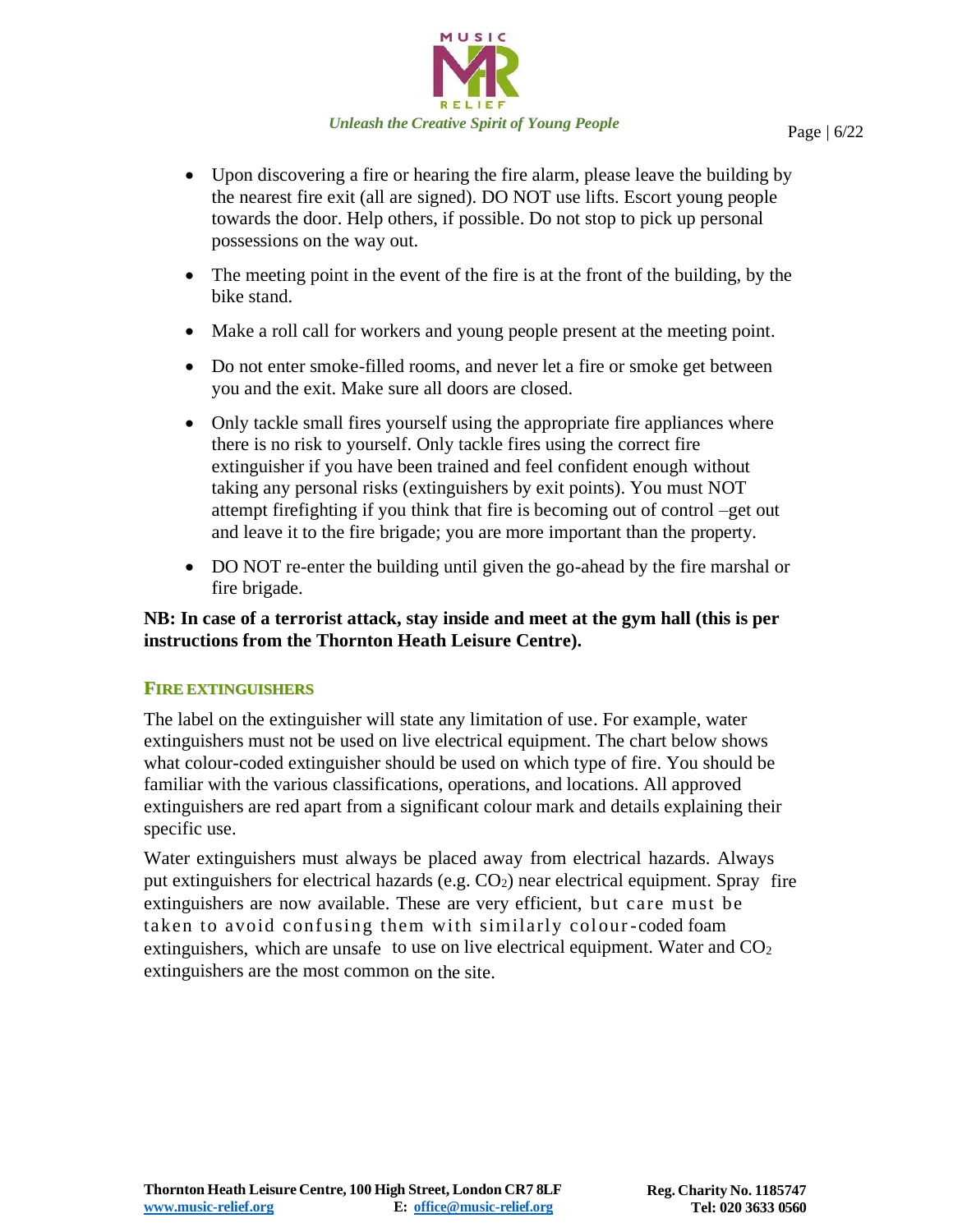

#### **KNOW YOUR FIRE EXTINGUISHER COLOUR CODES**



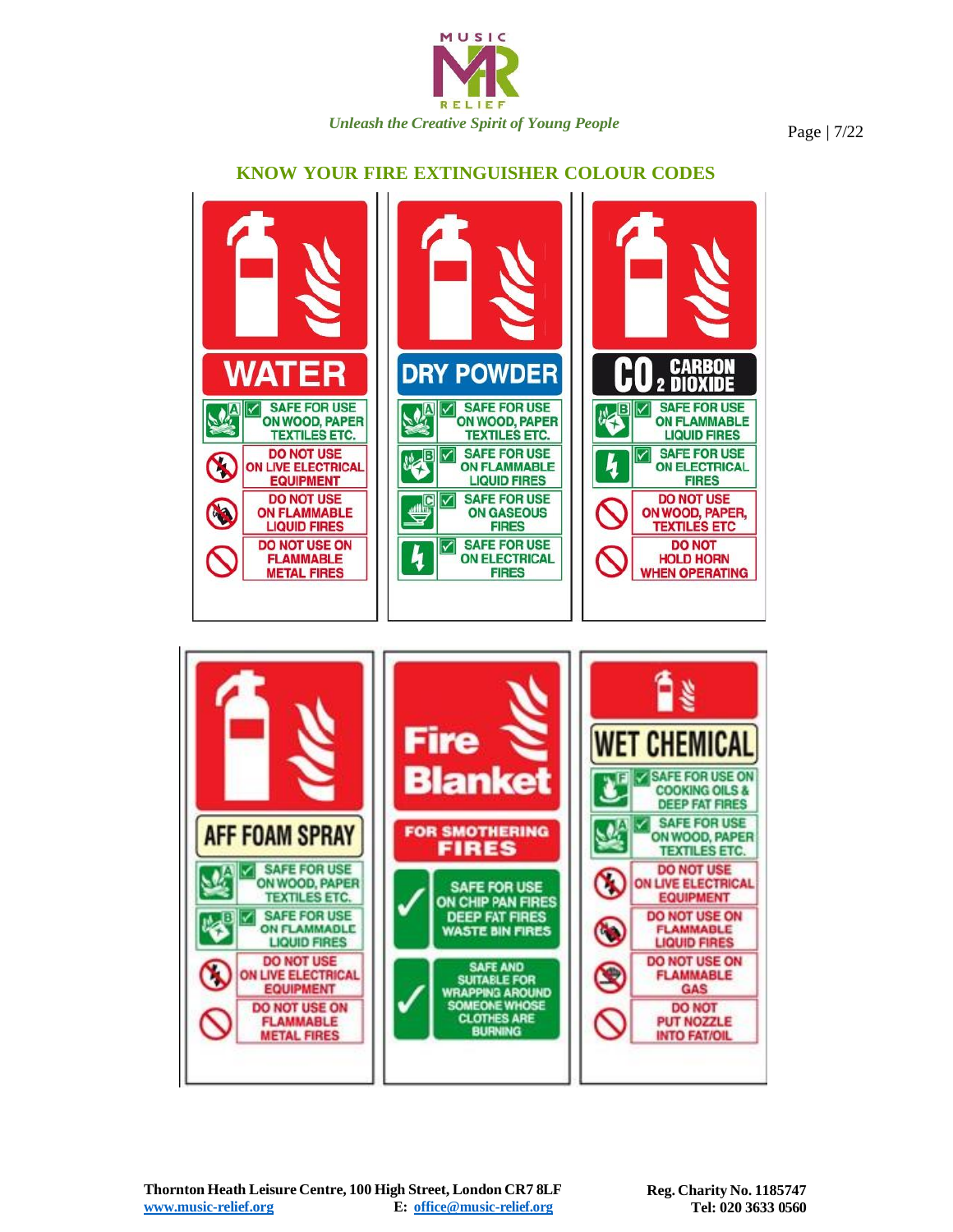

#### <span id="page-7-0"></span>**FIRE PRECAUTIONS**

You should make sure that your work areas observe suitable fire precautions such as:

- Do not accumulate waste or rubbish clear it promptly  $\&$  don't assume someone else will do it.
- Safely store potentially hazardous materials or flammable liquids.
- All electrical equipment should be safely connected to the appropriate mains supply, and mains or higher voltage equipment switched off when not in use.
- Staff with physical disabilities are encouraged to participate in all practice fire drills and ensure that there are arrangements for their evacuation in an emergency.
- Remember that faulty equipment and any fire hazard or condition that could be a potential fire hazard should be brought to your manager's attention.

Practice alarms are sounded for most groups with young visitors. You should be familiar with the sound and react to practice as you would in an actual situation.

#### <span id="page-7-1"></span>**GENERAL FIRE SAFETY CHECKS**

Weekly and daily fire checks, including escape routes, extinguishers, notices, and drills, are managed by the THLC. Compulsory Maintenance Equipment Checks, lights, alarms, detectors, and annual external maintenance checks, are also controlled by the THLC.

#### <span id="page-7-2"></span>**NO-SMOKING POLICY**

Please note there is no smoking in any MRF/THLC premises or any premises where MRF holds its activities and transport used on behalf of MRF. Staff must ensure everyone, including visitors and contractors, adheres to these regulations. All smoking should only take place in designated smoking areas.

All staff are requested not to smoke because of young people or visitors and, where applicable, to use designated smoking areas.

### <span id="page-7-3"></span>**Office safety**

Office work is not hazardous, but accidents do happen! Most are preventable if we identify common hazards and preventive measures. Your support person will go over common dangers and ways to avoid them.

Some hazards in the work environment arise from a lack of regular maintenance and servicing. Volunteers should report any work conditions that present potential safety hazards.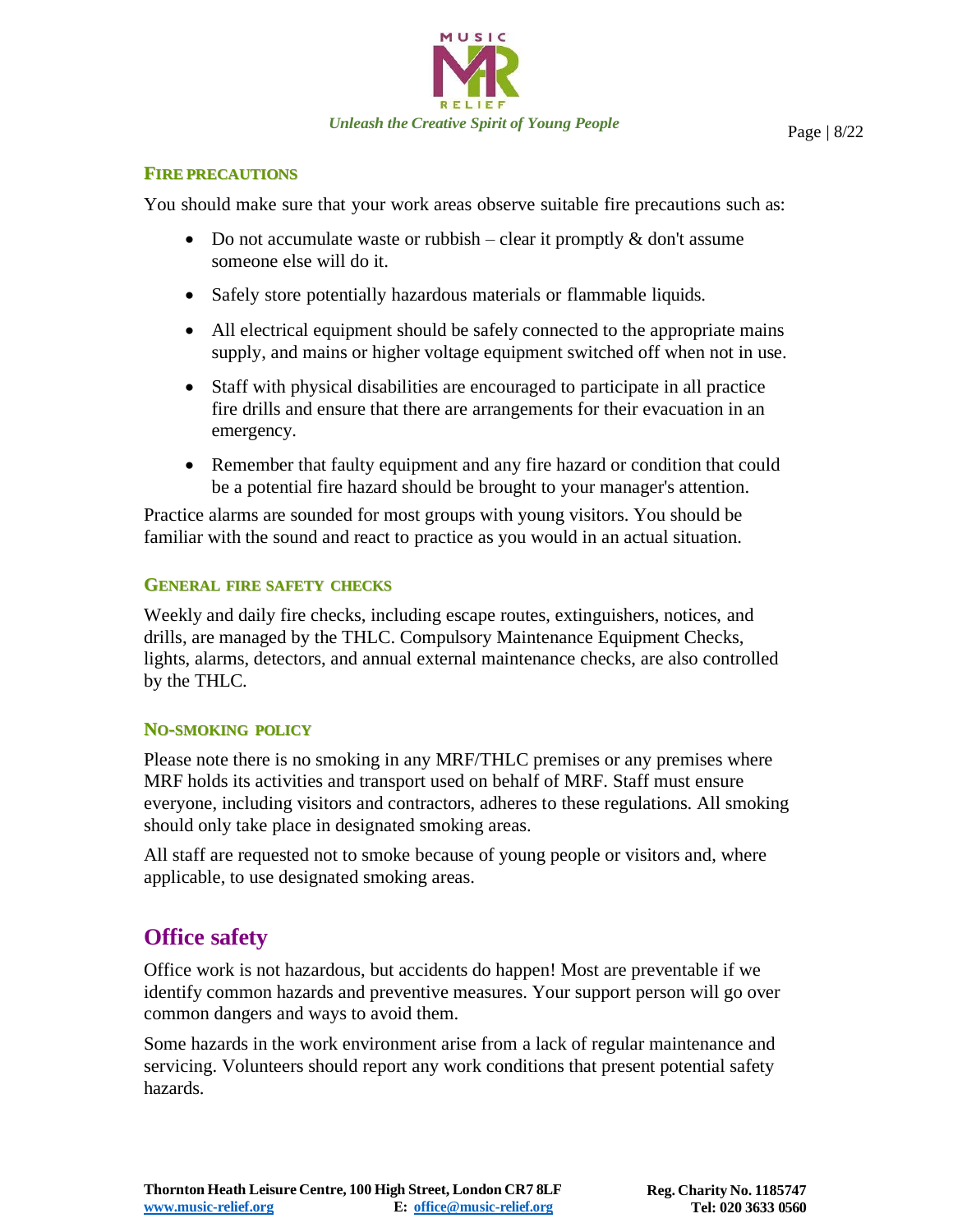

#### <span id="page-8-0"></span>**GOOD HOUSEKEEPING**

An essential requirement for ensuring the health and safety of all people is an organised, tidy workplace. It is every employee's responsibility to ensure good housekeeping.

Hazards can be reduced if you keep floors, passages and stairs clear of goods, obstructions and trailing leads. A litter bin, for example, should not be allowed to obstruct an area as it is a potential source of injury and can impede evacuation in the event of a fire.

Everyone should make sure that waste paper is thrown into a recycle bin. All rubbish must be cleared away regularly, and broken glass or other sharp objects must be carefully disposed of and never exposed in a wastepaper bin. Particular attention must also be paid to the storage of paper and other combustible materials.

You should never overload top drawers of filing cabinets and desk drawers or open more than one drawer at a time, as this may cause the cabinet or drawer to tip over. Bottom drawers of filing cabinets and desk drawers should not be left open as this creates a tripping hazard. You should also ensure that there are no trailing cables and leads from a computer or telephone, which could cause a tripping accident.

Furniture which is broken or in some other way unsafe must immediately be taken out of the use or effectively repaired.

You should use kick stools or secure step ladders to access high shelves and never climb on boxes or chairs.

Spilt liquids can cause many accidents. So always clear up spills immediately and use a 'wet floor' sign to inform users of the area.

Vision panels in doors should never be obscured when walking through the door. You could collide with someone coming the other way if you cannot see them.

If the window sills in your building have ventilation ducts mounted in them, do not cover them over because this action will interfere with the balance of the heating and ventilation systems.

If you notice anything you think is a potential hazard, you should not assume that someone else is dealing with the problem. Take action by reporting it to your line manager.

#### <span id="page-8-1"></span>**COMMON AREAS**

Corridors, stairs and access routes: when moving around buildings, everyone should never forget to look where they are going and be alert for carrying items such as trolleys. It is essential to walk in single file on stairways, keeping to the left. Whatever the urgency, no one should ever run along corridors.

If you see worn stair treads, missing or damaged handrails, damaged floor coverings or inadequate lighting levels, you must report it to your line manager.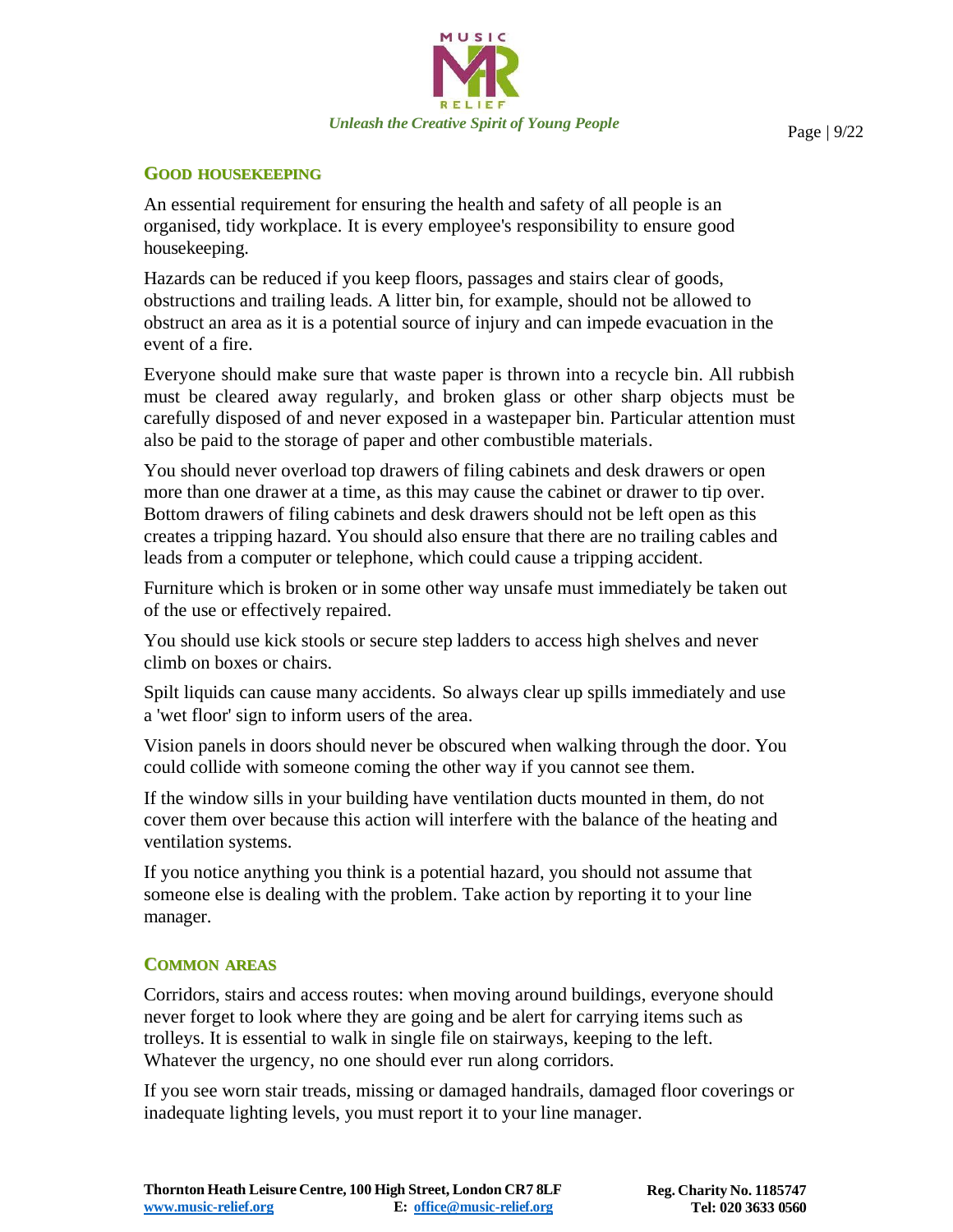

You should also ensure that fire exits are not blocked, and that fire doors are not wedged open.

#### <span id="page-9-0"></span>**LIFTS**

Everyone must obey the cautionary notices displayed in lifts, especially concerning the maximum load level of the lift. You should never obstruct the doors. Nor should you interfere with an out-of-service lift. Always be aware of floor level differences when entering or leaving a lift.

If there is a lift failure, use the lift alarm if you are inside it. Do not attempt to leave the lift car until the lift engineer or fire brigade is instructed. If there are lift problems, inform a senior manager, who will contact the fire brigade/service company depending on the situation, e.g. if someone is trapped.

Lift maintenance is the responsibility of the Thornton Heath Leisure Centre.

Until the lift has been thoroughly checked over after an incident, it must not be used. Do not use lifts if the fire alarm is sounding.

#### <span id="page-9-1"></span>**WORKING ENVIRONMENT**

Lighting, noise, temperature, and humidity contribute to a safe working environment. An imbalance in any one of these can reduce people's comfort and lower safety standards.

#### **Lighting**

Incorrect lighting levels at work may result in eye strain, fatigue and headaches. The natural or artificial lighting provided must be suitable and sufficient for safe operation, and you must inform your line manager if you are concerned lighting is inadequate.

#### **Noise**

Noise is any unwanted sound. Excessive noise can be produced from machinery, traffic, building works, people talking, whistling, singing, and work activity. However, its effect will largely depend upon its loudness and duration. Low levels can cause annoyance and distraction, but prolonged exposure to high levels, usually from machinery, may result in temporary or permanent hearing loss. Work colleagues may disturb your concentration by making excess noise.

There are many ways of reducing the effects of noise at work, such as isolating, insulating or silencing the source, buying less noisy machines or wearing suitable ear protection. Polite reminders to work colleagues if they are the source may help! Please discuss it with your line manager if you have a noise concern.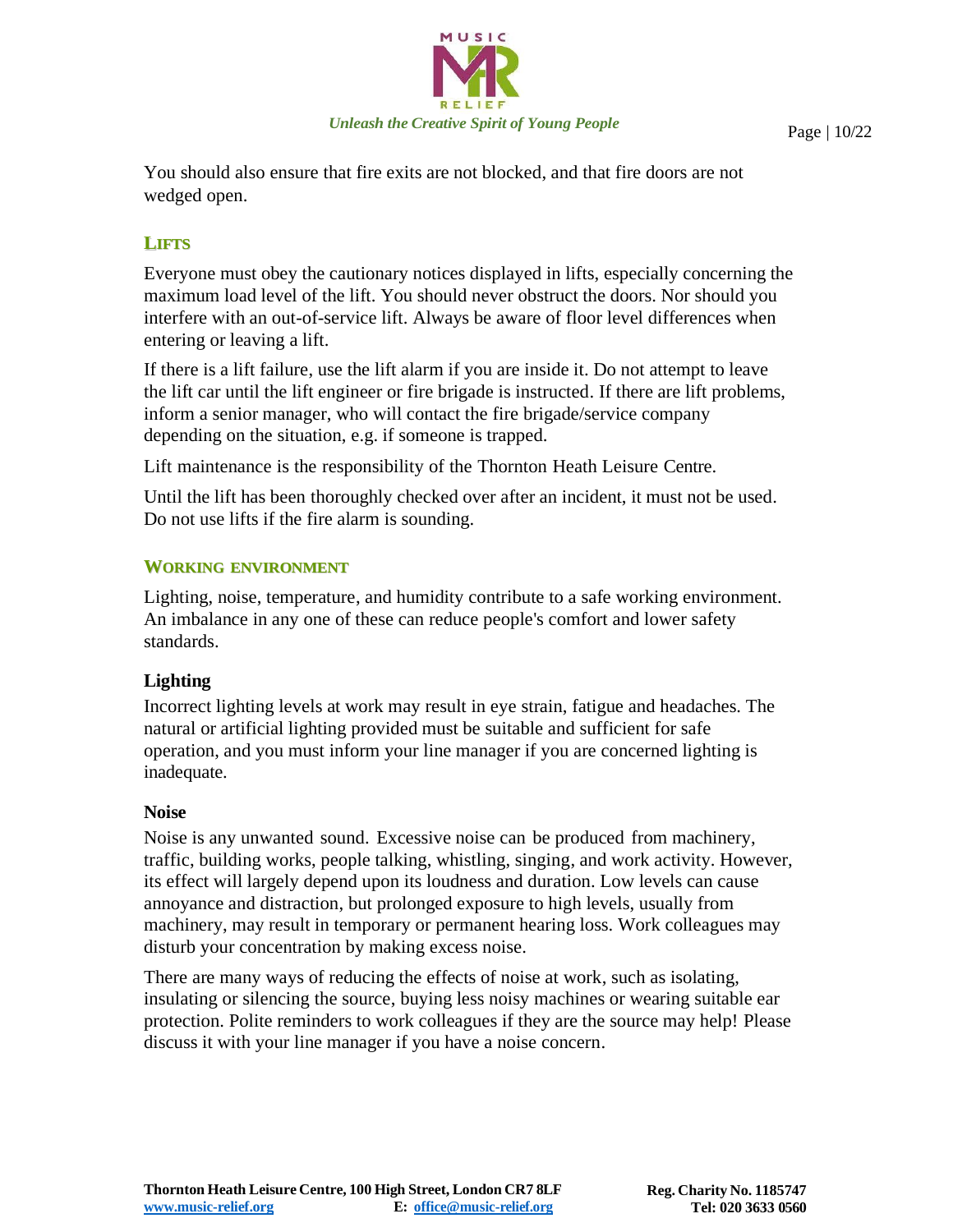

#### **Temperature**

MRF ensures that a reasonable temperature is maintained on all its premises. What temperature is considered appropriate will vary between individuals. It will also be affected by other considerations such as time of year, work activity, background heating, air circulation and clothing. As a general guide, the temperature of buildings is governed by the Workplace (Health & Safety Welfare) Regulations 1992. The temperature should not be less than 16 degrees centigrade, but the upper limit is not defined. The policy informs your line manager to take appropriate action if the workplace is uncomfortable.

#### <span id="page-10-0"></span>**COMPUTERS, OFFICE AND GENERAL MACHINERY (INC. ERGONOMICS)**

The relevant manager should have passed all-new computing, office, and available equipment as safe for use on the MRF site. If you are unsure how to operate any item of machinery, you must not attempt to use it until trained. Seek assistance from your line manager.

When machinery has moving parts, ensure that loose clothing and jewellery do not become entangled.

If you discover a broken item of equipment, you should not attempt to mend it yourself.

Please report it to your line manager so arrangements can be made to repair or replace it. Put an 'out of order' sign on the equipment.

By law, dangerous moving parts must be guarded. No circumstances should the machine be operated if the guards have been removed or tampered with. You should report such an occurrence to your line manager.

Some machinery, even if portable, can be very heavy. No one should attempt to lift any item too heavy for them as it could lead to a severe back injury. When you need to move a heavy object, always seek assistance.

#### **Computer screens**

There are recommended guidelines for the use of Display Screen Equipment / Visual Display Units, i.e. computer screens. A copy of the guidelines is available at <http://www.hse.gov.uk/pubns/indg36.pdf>*.* Anyone likely to use a computer for long periods should take a regular break away from it. That doesn't mean doing anything but simply doing another task away from the screen. Many perceived health problems are often wrongly blamed on the screens.

In contrast, it could be a problem with the working environment (e.g. lighting, humidity etc.), poor posture and ergonomics (see below). These issues should be addressed first if you are a regular computer user. A checklist for assessing your workstation can be obtained from your line manager or via the HSE website.

For those using computers for a 'significant' part of their working day who feel they still might have eye problems caused by a screen (having addressed the above points), eye tests may be available through work once every two years unless there is a medical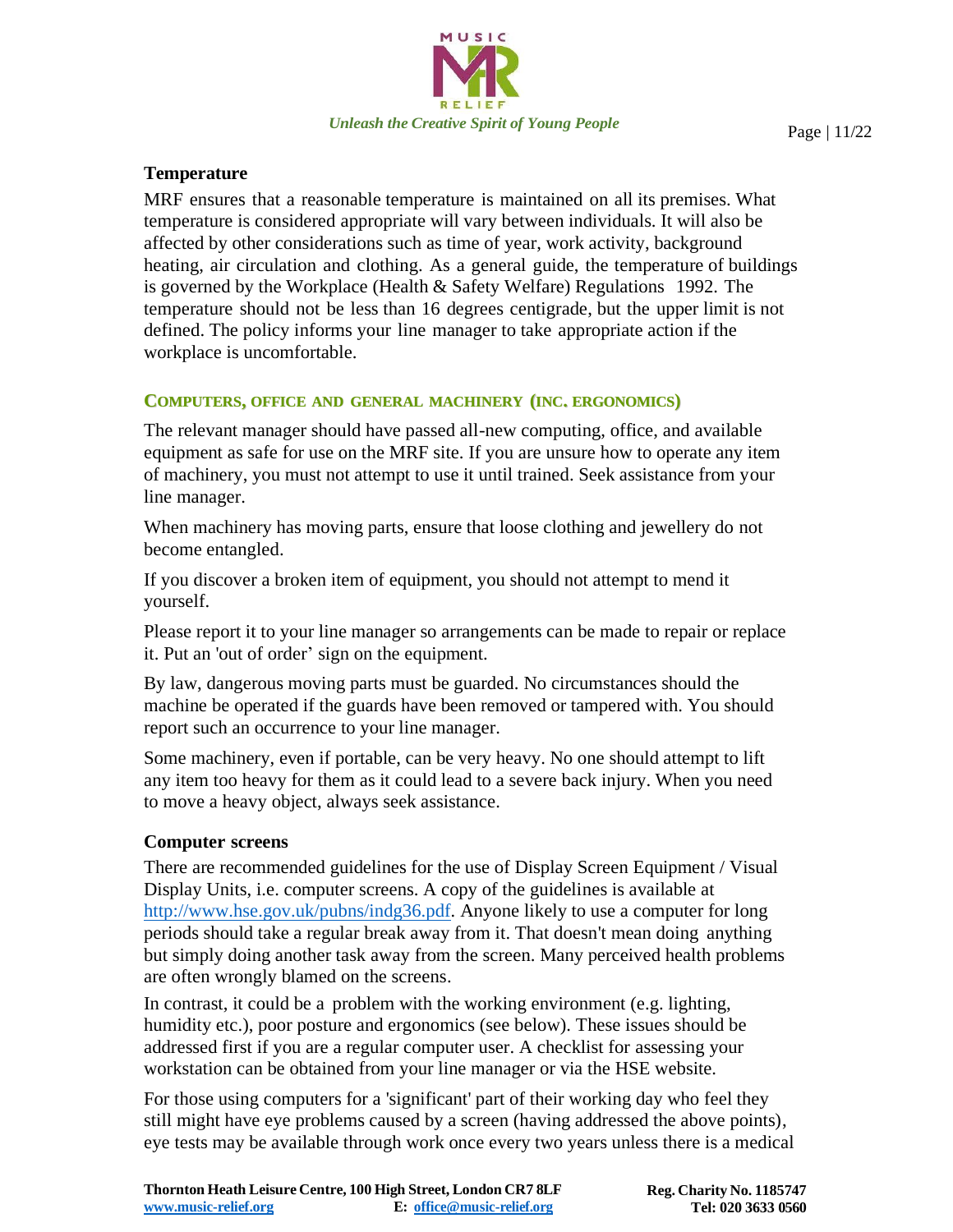

reason to have it done more often. If unique eyewear is prescribed specifically for your work (as opposed to regular prescription everyday eyewear), the charity may offer help with the cost over an agreed period. The working time is not set in stone for being a significant computer user and is discretionary, but it must involve regular use as part of your regular job.

#### **Ergonomics**

In terms of working at a desk/computer, ergonomics ensures that you are seated correctly and that your workstation is efficiently laid out to avoid strains and fatigue. Please follow these guidelines (which will also be covered during staff induction):

Adjust your chair and screen to find the most comfortable position. The chair should support your small back, and you should sit up straight.

- 1. Make sure there is enough room under your desk to move your legs freely. Move any obstacles such as boxes or equipment.
- 2. Avoid excess pressure on the backs of your legs and knees. A footrest, particularly for small users, may be helpful.
- 3. Do not sit in the same position for long periods. Make sure you change your posture as often as is practical.
- 4. Adjust your keyboard and screen to get a good keying and viewing position. A space in front of the keyboard is sometimes helpful for resting the hands and wrists while not typing.
- 5. Don't bend your hands up at the wrist when typing. Try to keep a soft touch on the keys, and don't overstretch your fingers. Good keyboard technique is essential.
- 6. Try different keyboard layouts, screens, and possibly document holders to get the most comfortable position.
- 7. Make sure you have enough workspace for the task you are completing. A document holder may help.
- 8. Arrange your desk and screen so that bright lights are not reflected on the screen. You shouldn't be directly facing windows or bright lights. Adjust curtains or blinds to prevent unwanted light. Ensure you have sufficient light in your working area.
- 9. Make sure the characters on your screen are sharply focused and can be read easily. They shouldn't flicker or move.
- 10. Ensure there are no layers of dirt, grime or finger marks on the screen.
- 11. Use the brightness control on the screen to suit the lighting conditions in the room.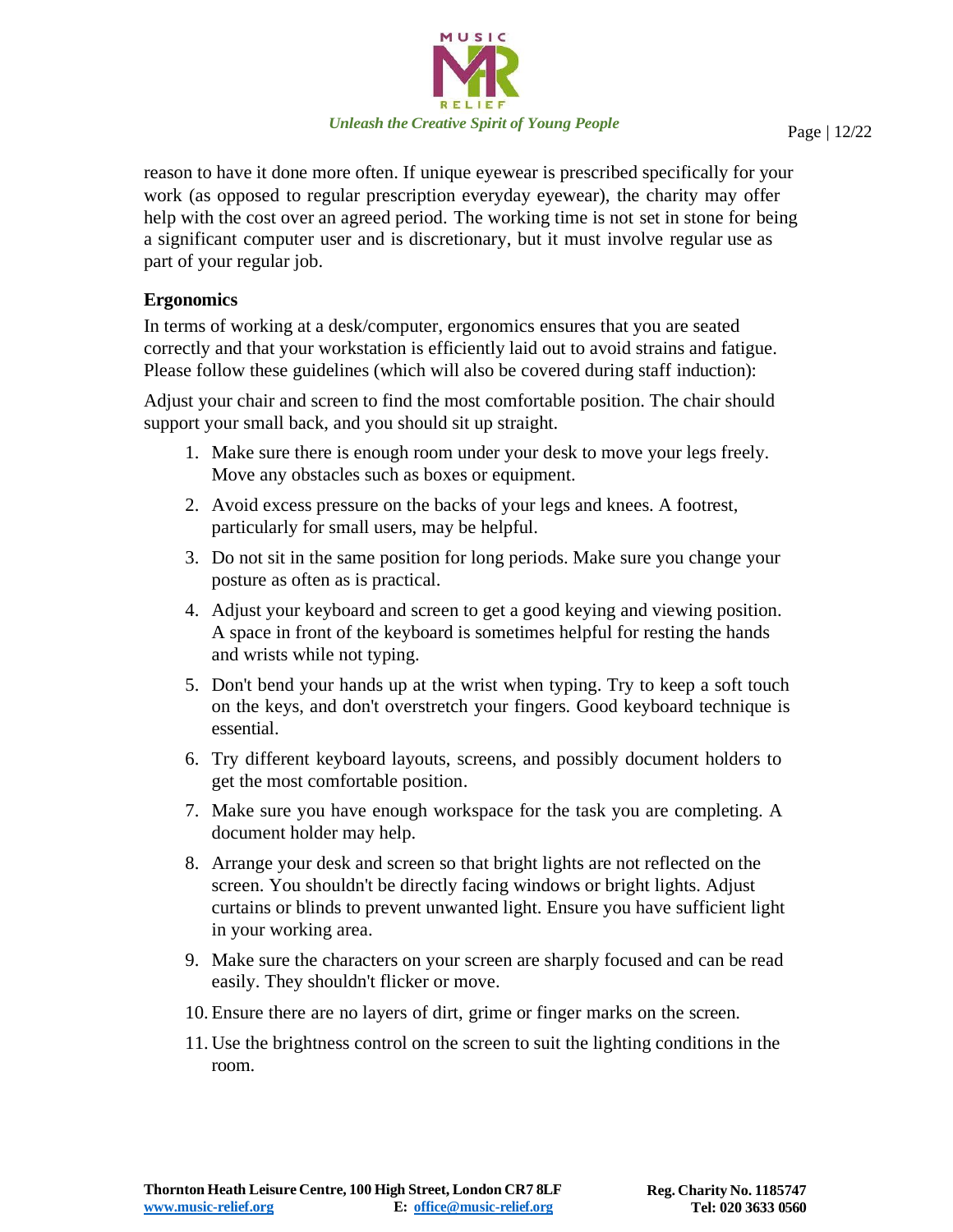

12. Plan your work so that there are breaks or changes of activity. You should not use the computer and sit in front of the screen for more than 1 hour without short breaks and doing other work

#### **Safe use of electrical equipment**

The safe use of electrical equipment is vital to prevent the risk of electrical shock or fire. Always ensure you have received adequate training and instruction in the safe use of equipment before attempting to operate it.

When certain types of new electrical equipment are installed, it must be adequately tested and labelled accordingly before use. After this, it must be regularly tested (once every 1-3 years, depending on the particular item) by a qualified person. If any equipment bears an out-of-date test label or no label, you must inform your line manager so that the equipment can be taken out of use until a test has been carried out.

Box type multi-way adapters must not be used as there could be a fire risk from overloaded sockets. If you use strip adapters, ensure surge protection is connected to computers. Always place new equipment as near as possible to the electrical source. This reduces the risk of a trailing lead becoming a trip hazard.

During regular use, examine equipment to ensure that apparent defects such as worn or damaged cables or broken switches, plugs or sockets are reported immediately so that repairs can be undertaken. Unsafe equipment must be reported to your line manager and taken out of use until it has been repaired.

If electrical equipment develops a fault, never attempt to repair it yourself but report it to your manager, who will call in a qualified person.

Electrical equipment must be switched off after use and the plug removed from the socket.

Never stand containers of liquid on or near electrical items as they could spill over, giving an electric shock to the person using the equipment. If spills occur, switch off the equipment immediately at the power socket, clear up the liquid safely and check the equipment before further use.

No one is allowed to bring any privately owned electric appliance to their place of work unless checked and given permission by your line manager. All hired equipment must be examined and assessed for safety by the appropriate line manager or member of maintenance staff.

Building electrical wiring must be thoroughly checked every five years as per legal requirements. The MRF's landlord, Thornton Heath Leisure Centre, will do this.

#### <span id="page-12-0"></span>**LIFTING & MANUAL HANDLING**

Lifting and manually mishandling any object's size can cause severe back injuries and strains. If your job involves lifting, you should be trained in the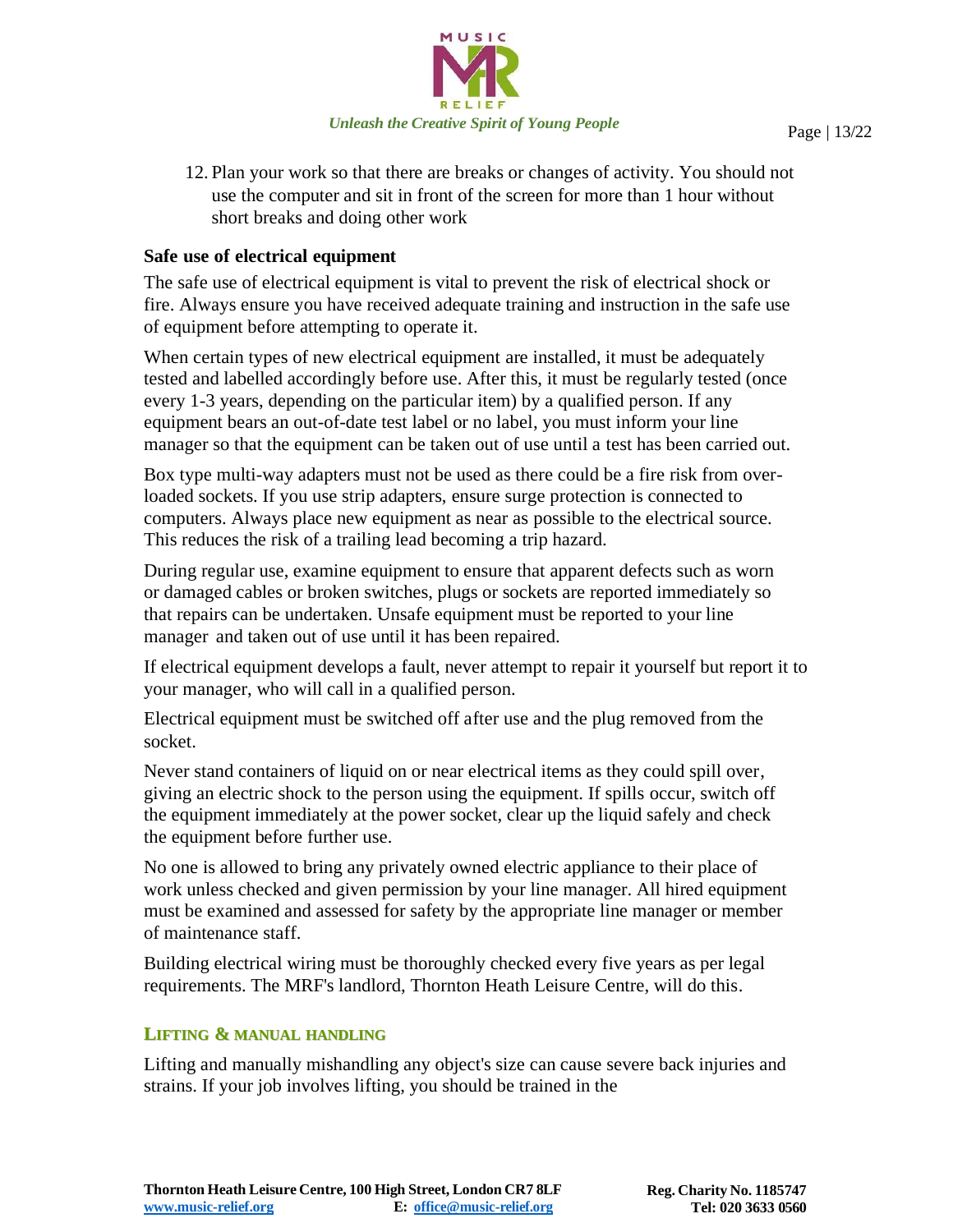

proper lifting techniques. But if you have not received formal training, there are guidelines for lifting that you must always follow to prevent injury:

- It would help if you never attempted to lift a weight beyond your capacity. Always consider the size, shape of the load, the height you will have to lift and your physique. Seek help if the load is too heavy or awkward for you to deal with on your own. You must make full and appropriate use of the available lifting and handling aids (e.g. trolleys, sack trucks). Ask your line manager if you are unsure where these are kept.
- Before lifting, you should look for protruding sharp edges, notches, grease or anything that may weaken your grip or injure a hand. If possible, wear appropriate gloves and avoid the difficulties of handling heavy items in a cramped space. Plan your lifts and route to be taken in advance to make sure it is safe to undertake.
- Your feet must be adjusted to a comfortable and well-balanced position to provide a firm base for the lift. It would help if you tilted the object to test its weight and enable you to reach the bottom corner. When lifting, always raise your head first, allowing your legs to take the strain. The whole movement should be a smooth continuous action, and you must never lift when your spine is twisted.

### <span id="page-13-0"></span>**PROTECTIVE CLOTHING & EQUIPMENT**

Some parts of your job may require you to use personal protective equipment (and clothing), often referred to as PPE (Personal Protective Equipment at Work Regulations 1992, as amended). There are specific tasks where this protection is mandatory, and you must always use such items when they have been provided.

Under the current COVID pandemic, wearing face coverings and possibly gloves are recommended.

Your line manager is responsible for providing you with any PPE required to complete your duties. If you have any doubt about using this clothing or equipment, contact your line manager.

#### **TRUSTEES, FREELANCERS, CONTRACTORS AND GUESTS**

MRF has legal responsibility for the safety of all trustees, contractors, consultants/freelancers. Volunteers who are undertaking work for us on or off premises and for any visitor. Suppose you see any of them carrying out their business in a way that endangers themselves, our staff, apprentices or other members of the general public. In that case, you should immediately bring this to your line manager's attention, or if there is an immediate danger, ask them to stop.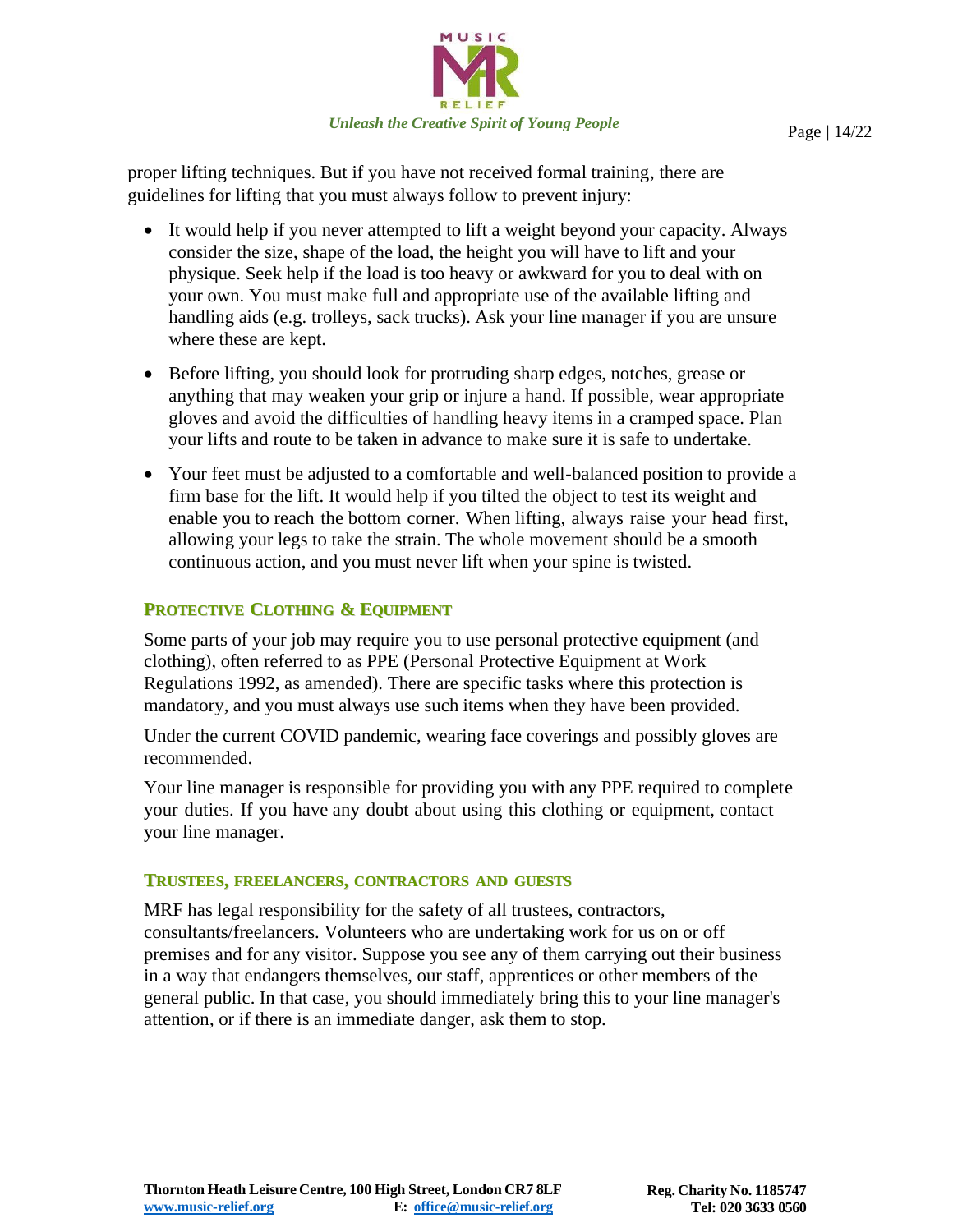

#### <span id="page-14-0"></span>**HAZARDOUS SUBSTANCES**

You are unlikely to encounter hazardous substances whilst at work with MRF. All hazardous substances must comply with the Control of Substances Hazardous to Health Regulations (COSHH).

You should always read instructions carefully and only use the substance as directed.

Everyone should not allow chemicals to come into contact with their eyes, skin or clothing. In the event of contamination, use plenty of cold water to wash the area and seek medical advice and treatment without delay.

Only the minimum quantities of solvents or chemicals needed should be kept and stored in suitable cabinets. You must always keep them properly labelled and in the containers which the manufacturers supplied.

Everyone should always use an alternative to an aerosol spray if one is available.

While certain substances may have their COSHH regulations (which you must read if you use them), mixing with other materials may produce more hazardous material. An example of this is bleach. In contact with other cleaners (and even other

manufacturers' bleaches), it can produce hazardous chlorine gas, particularly when



They are used in confined spaces like toilet cubicles or over sinks.

Contractors working on our premises must provide MRF with a document commonly known as a 'method statement'. This will identify their safe work system, training, and instructions in their agreed contract. All such people must be briefed and given a talk on general do's and don'ts whilst on our premises or working for us offsite (this should include what to do in the event of an emergency). They should also be given a copy of our H & S policy statement. Consultants and volunteers also should abide by the provided H&S information as part of their written agreement for their work/volunteering.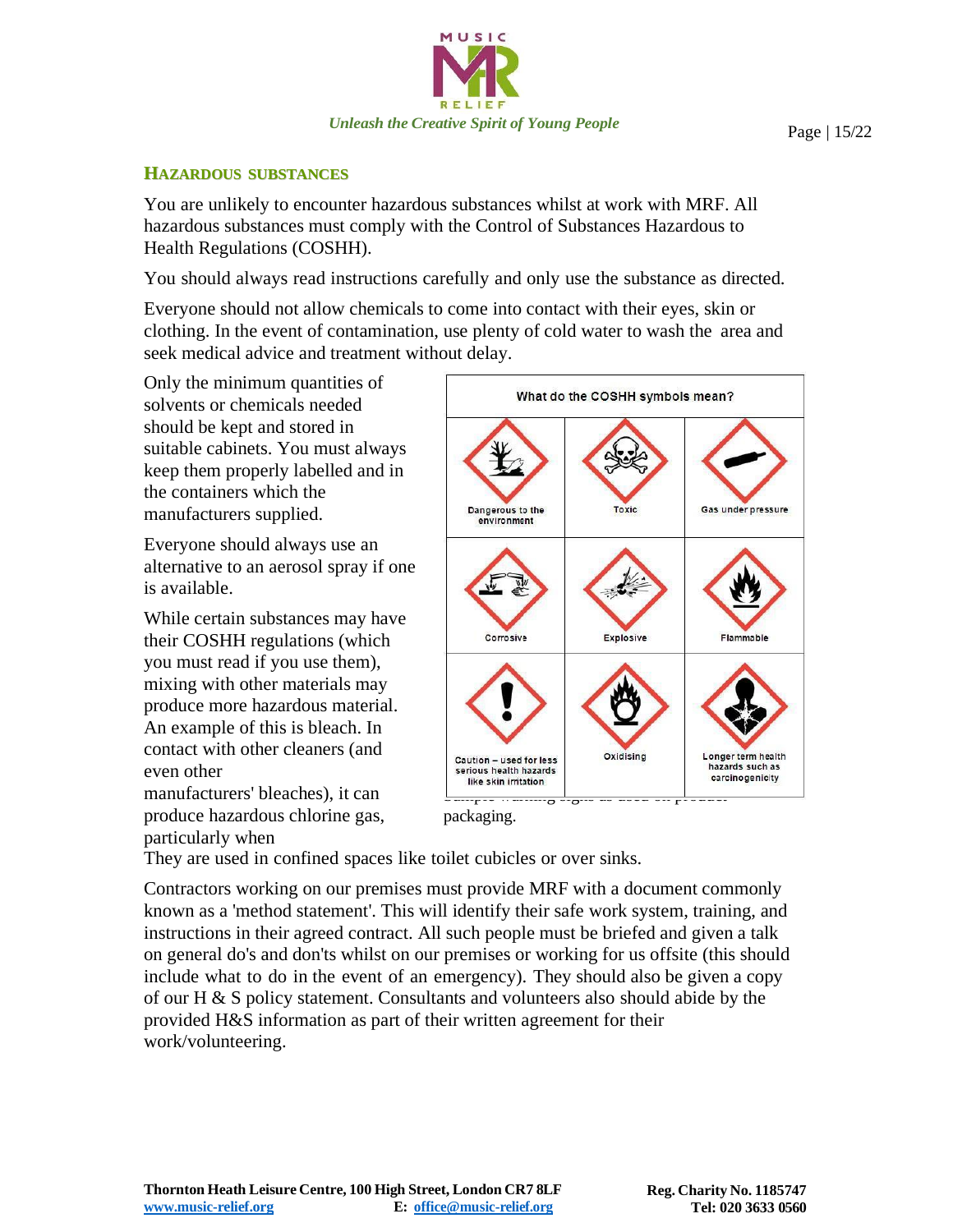

### **Injuries & accidents**

#### **REPORTING**

If you or someone else is injured on your volunteer duty, please immediately report the incident to your support person. Though a work-related injury may appear to be of little consequence, it must be written in sufficient detail to establish a claim, should complications follow. The Public Liability Insurance covers our volunteers. In an emergency, call **999** or **101** for non-serious incidents.

If there has been an accident at work (in the MRF offices or offsite), no matter how trivial it seems, you must report it, and it must get recorded using the form (see Appendix 2: Accident Report Form, p. 21). MRF maintains records, and blank forms are available online at [www.music-relief.org.](http://www.music-relief.org/) If you do not know where the forms are or are unsure how to fill them, you should ask your line manager.

It is a legal requirement for all accidents to be reported and investigated.

You must complete accident reports within 24 hours. If you cannot do this (e.g. if away from the office), it is acceptable for someone else to meet it on your behalf. On receipt of this form, your line manager will investigate the circumstances of the accident and record any action taken.

If an accident is not reported within 24 hours, MRF will note that an incident has occurred but will not necessarily accept liability for injury.

In the case of an accident that requires a visit to the hospital, your line manager will have to fill out a RIDDOR (Reporting of Injuries, Diseases and Dangerous Occurrences Regulations) form online (https:/[/www.hse.gov.uk/riddor/report.htm\).](http://www.hse.gov.uk/riddor/report.htm))

'Near misses' and workplace violence (see Violence to Staff, p. 18) should also be recorded and investigated.

#### **ACTION IN THE EVENT OF AN ACCIDENT**

An 'accident' is defined as an unplanned event resulting in personal injury or property damage. An 'incident' is defined as an unexpected event that does not result in personal injury but may result in property damage or is worthy of recording.

- 1. Inform your line manager or a senior member of staff. The senior member of the team will then take the appropriate action. If required, injuries will be treated by a qualified first-aider.
- 2. The accident is recorded on an accident report form and passed to the management.
- 3. If the casualty is taken to the hospital as a result of an accident, we are required in most instances to report this to the HSE RIDDOR Incident Centre and complete a RIDDOR online form. If unsure, ask a senior manager for advice.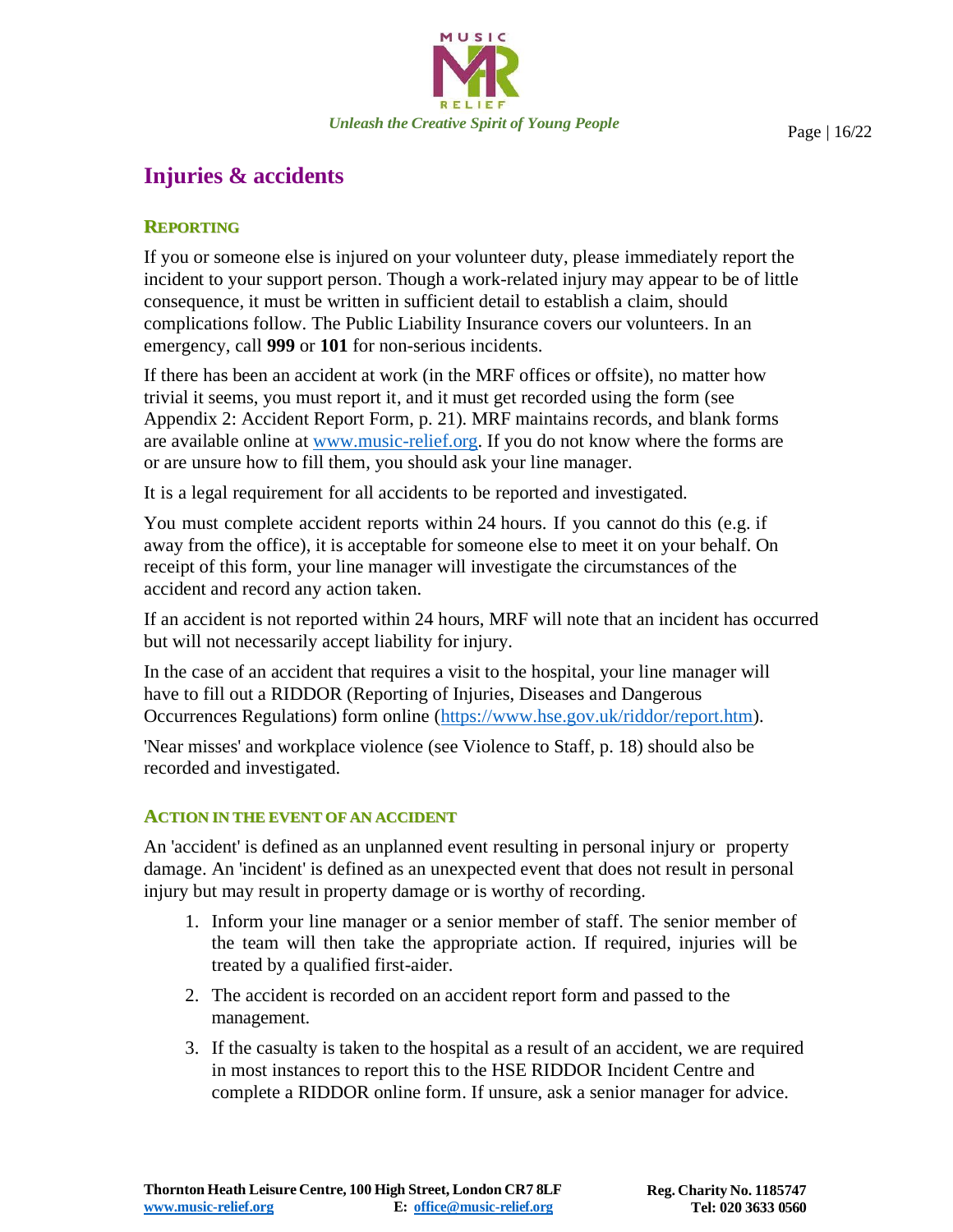

#### **ACTION IN THE EVENT OF AN INCIDENT**

All incidents should also be recorded, and the procedures should be followed as below:

1. Inform a manager, supervisor or officer. The senior member of staff will then take the appropriate action.

2. The incident is to be recorded on an incident report form (see enclosure 2) and passed to the Director of Operations & AT.

3. The incident will be reviewed by senior management staff to understand the cause and mitigate where possible against future reoccurrence

All accidents and incident data are recorded, trends are reviewed, and appropriate action is taken to mitigate them from future occurrences.

#### **EMERGENCY CONTACT NUMBERS**

Police, Fire, Ambulance: 999 and 101 for non-serious incidents. Flooding: call Floodline on 0345 988 1188 (24-hour service) MRF Office: 020 3633 0560 Electricity: 0800 31 63 105 (or 105 from landline or mobile) Gas: 0800 111 999 (24-hour service) Water: Thames Water Leakline on 0800 714 614 NHS Direct: 111 Anti-terrorist hotline - 0800 789 321.

#### **FIRST AID**

There is a first aid kit located in the office, and it is on the shelf straight ahead of you as you walk into the office. Know the location of the equipment, and an accident may require the immediate use of its contents. If you are not familiar with basic first-aid procedures, a booklet explains basic first aid in the kit. Another staff person can usually be found who can be of help. Additional kits and support can be obtained from the Thornton Heath Leisure Centre.

#### **Electric shocks**

The correct first aid treatment for somebody who is having an electric shock is as follows:

• The electrical contact with the casualty must be broken before anyone touches them. To break the connection, switch off the power supply, and remove the appropriate plug or wrench cables away if safe to do so. If none of these is possible, stand on a dry insulating material such as a rubber mat, wood or thick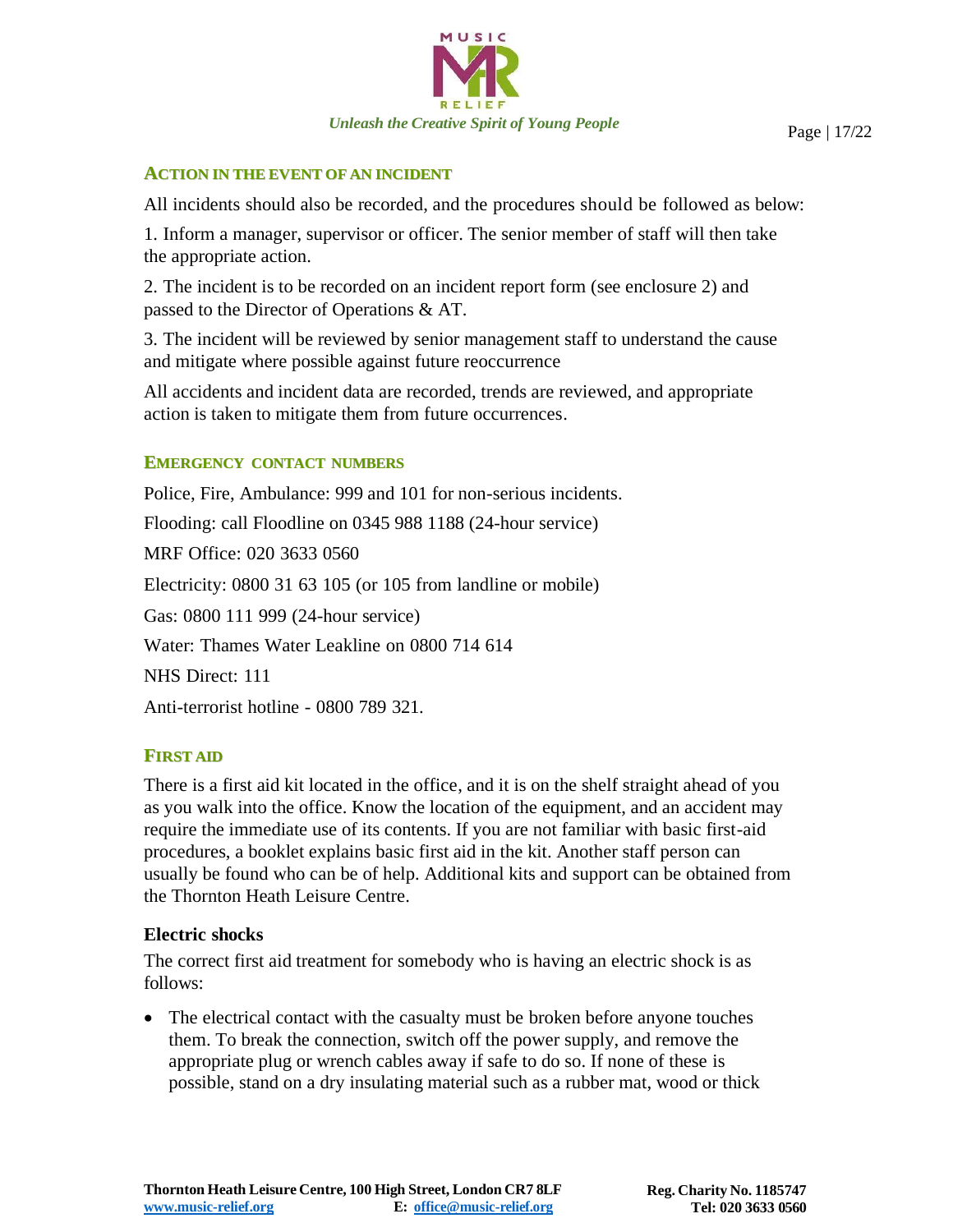

newspaper and use a piece of non-conducting material such as a broom handle to push the casualty out of contact with the power source.

• Once the casualties are not in contact with the electrical source, check for breathing and circulation and start CPR if necessary. If casualties are unconscious but breathing, place them in the recovery position. Look for signs of shock and localised burns and check accordingly.

If you are not immediately confident in dealing with the situation, call the emergency services and a qualified first-aider.

#### **VIOLENCE TO STAFF**

If you are threatened or attacked by anyone whilst working for the charity, try to keep calm and remember:

- It is best not to retaliate, mainly as the law permits only a reasonable force to restrain an attack.
- Always attempt to leave the situation, even if this means surrendering cash or equipment. There is certainly no obligation to defend MRF property physically.

If you feel vulnerable in your work, discuss the situation with your line manager so that action can be taken to minimise the threat.

If you are assaulted on duty and the incident results in a legal case, you can sometimes obtain legal assistance via MRF's legal and insurance coverage. Your line manager should have details of this (also available from the CEO or board of trustees).

If you feel anxious, you may want to speak to your GP.

#### **Reporting Violence**

You must report any incident where you experience violence. The type of incident will usually fall into the following:

Physical Violence:

- major assault involving injury;
- minor assault involving pushing, holding or spitting;
- sexual assault or unwanted physical contact;
- attacks from animals.

Non-physical Violence

- verbal abuse, including threats of physical violence and a racist or sexual nature;
- threatening postures and gestures;
- threatening the use of animals.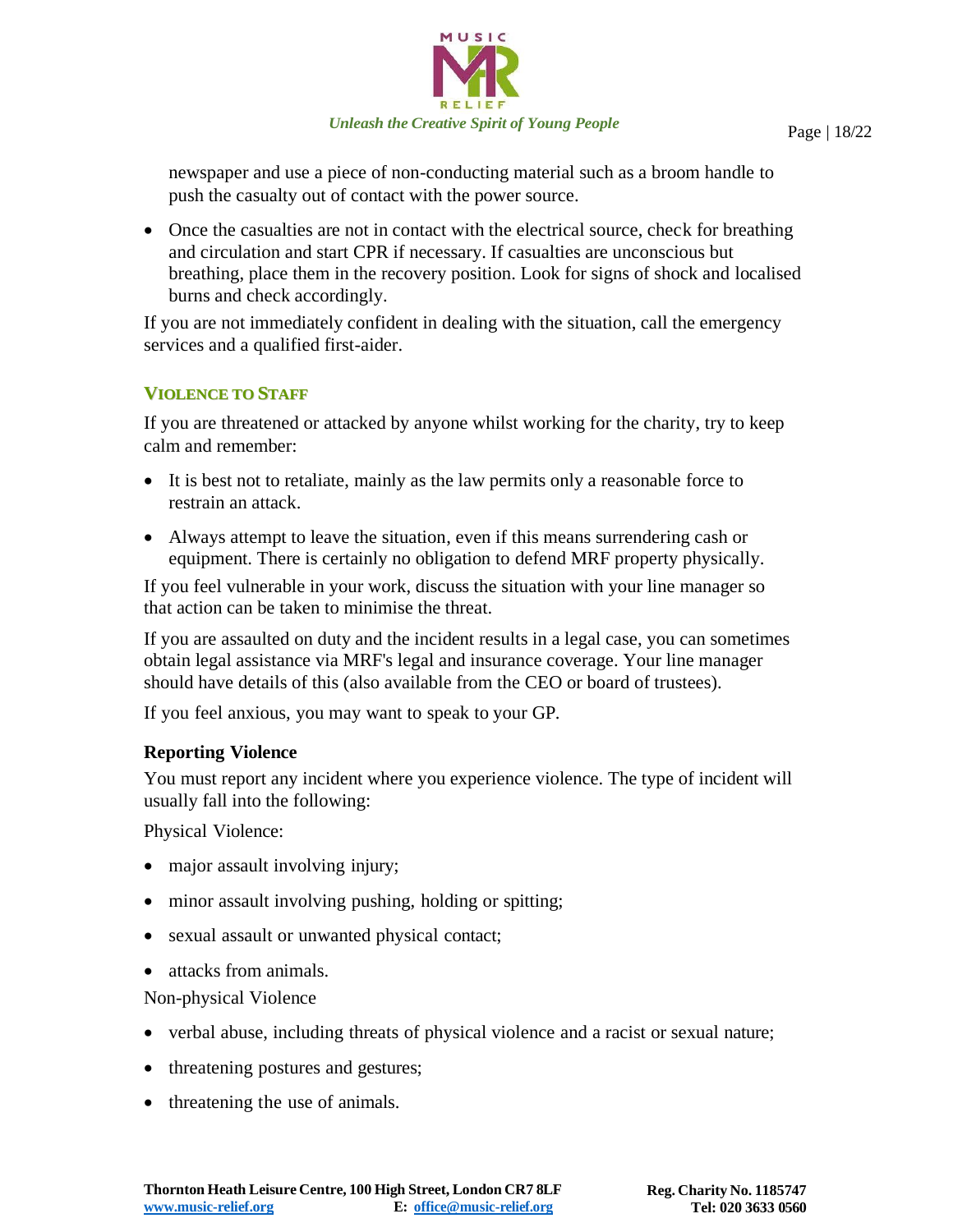

Preventative action can only be taken when MRF knows about these incidents. So when reporting an incident to your line manager, you will be required to submit a report of the incident.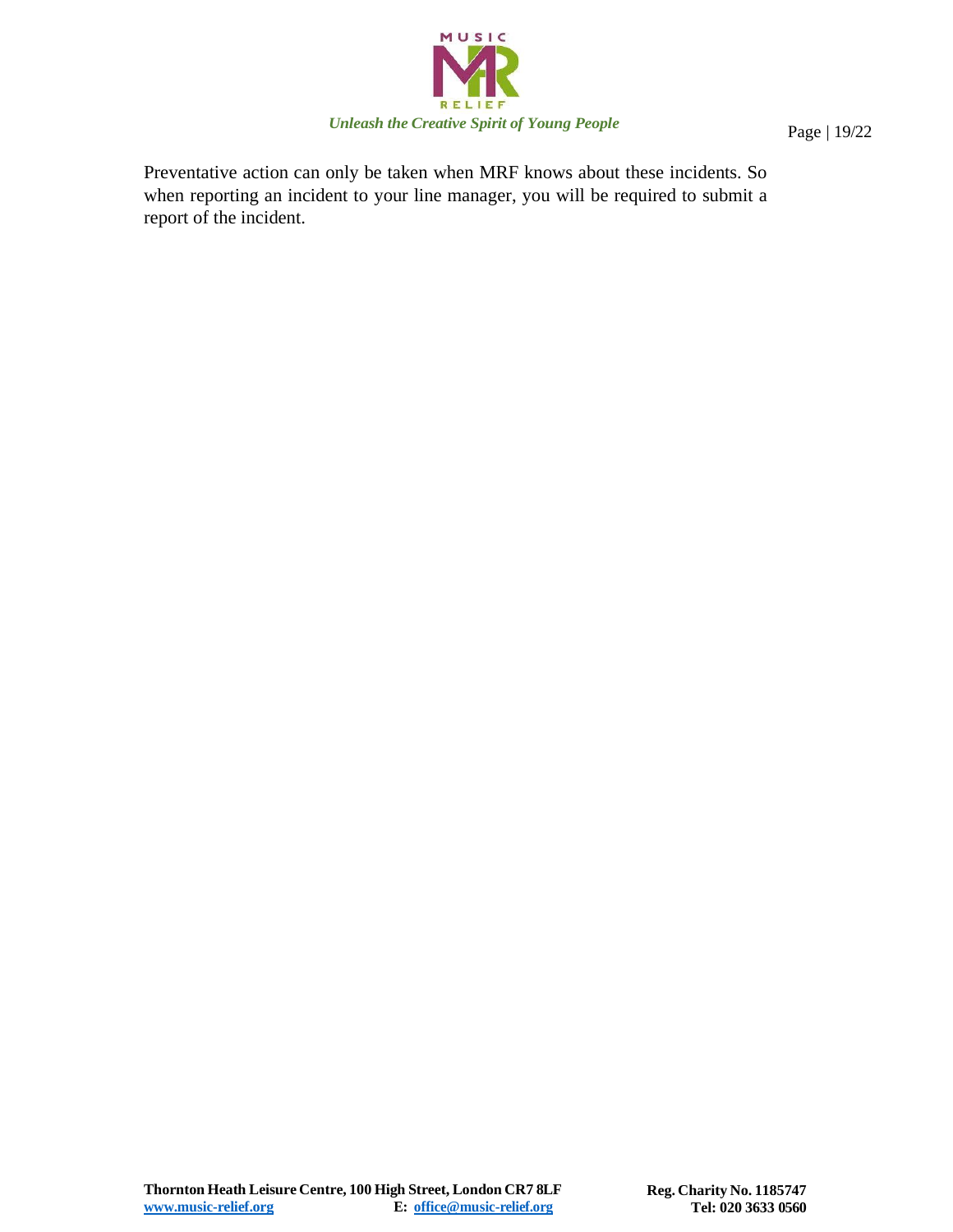

### **Appendix 1: Young person's emergency contact form**

Please complete this form for every young person who will attend an MRF activity.

## Email Address ............................................................................................................... **Details of Young Person** This form should be completed by a young person aged 13 or over or their legal guardian. Full Name of Young Person........................................................................................... Date of Birth .................................................................................................................. Sex M / F ................................ Ethnicity/Nationality (optional)................................... Address...................................................... ...................................................................

## **Emergency Contact Details**

These details will be used to keep you safe.

Full Name of Parent (Or the person with Parental Responsibility)

.................................................................. ...................................................................

Relationship to the young person (e.g. mum, dad, aunty etc.)

......................................................................................................................................

Address if different from above:

......................................................................................................................................

Emergency Phone Number:

Mobile .............................................Home: ...................................................................

Work/Other................................................

### **Health and Wellbeing**

Please provide details if you have any allergies/dietary requirements, ongoing medical conditions, disabilities, or impairments.

...................................................................................................................................... ...................................................................................................................................... ......................................................................................................................................

......................................................................................................................................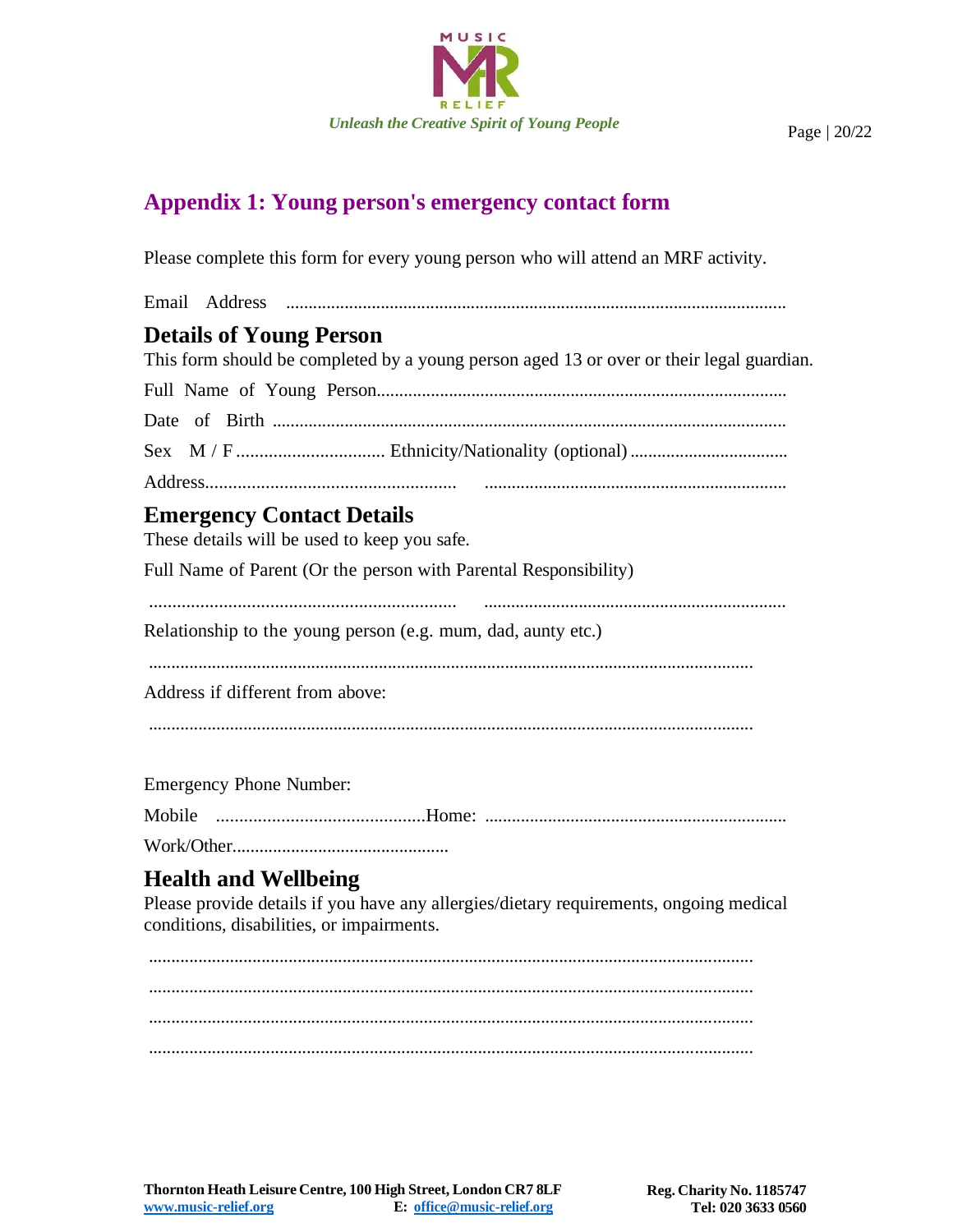

### **Appendix 2: Accident Report Form**

The youth worker on the scene should complete this form at the time of an accident and as soon after the event as possible. The report should then be handed to the Health & Safety Lead or Office to complete the subsequent action taken section.

Date, time and location of the accident: Name and role of person completing form: Address of injured person: Nature of incident/injury and extent of the damage: Give details of how and precisely where the incident took place: Give full details of action taken during any first aid treatment and the name(s) of first $aider(s)$ : 

Page | 21/22